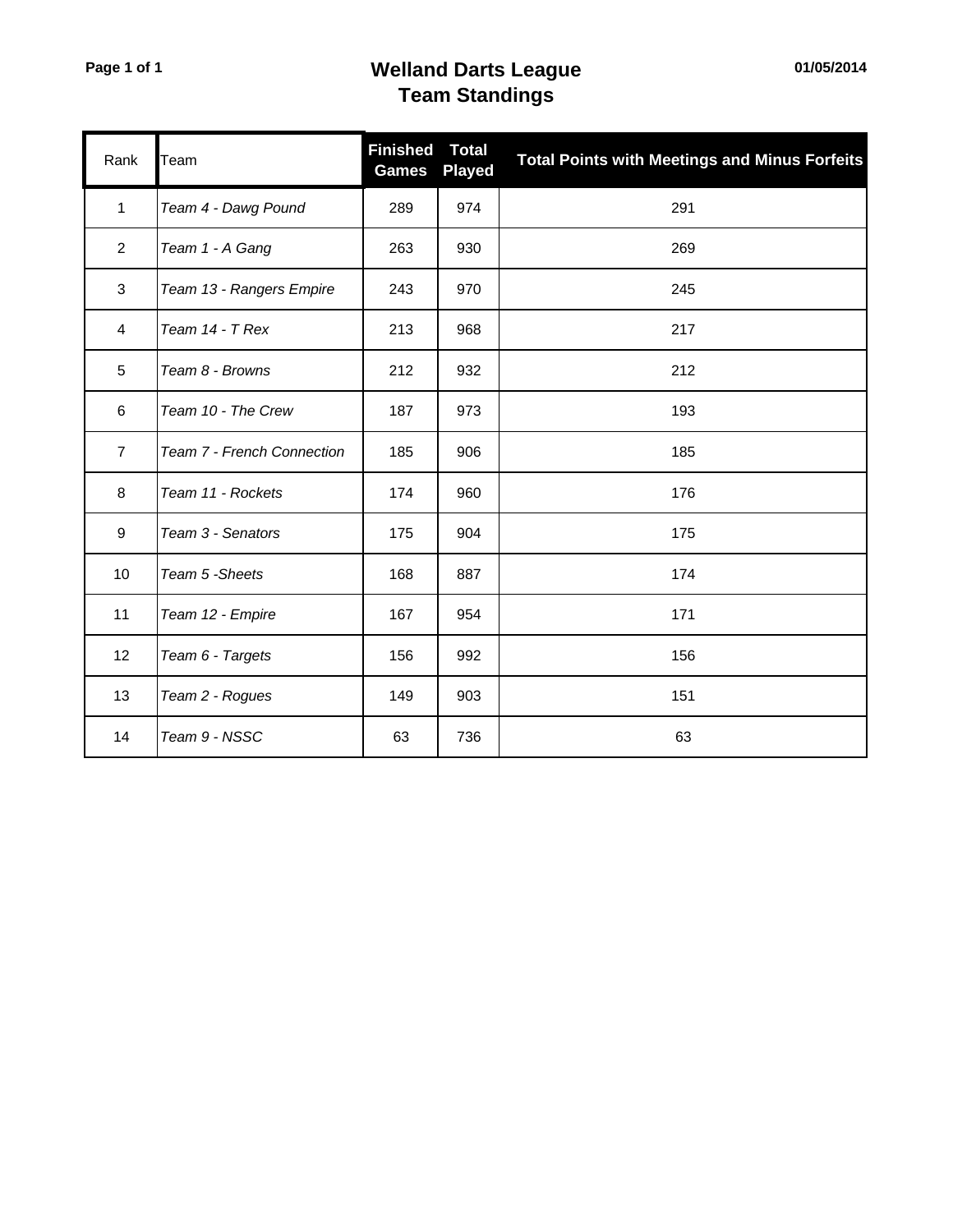## **Page 1 of 2 Welland Darts League Player Standings**

| Rank | <b>Names</b>          | Total<br>Played | Games | <b>Finished Finished</b><br>% |
|------|-----------------------|-----------------|-------|-------------------------------|
| 1    | Ron Warnock           | 187             | 92    | 49.2%                         |
| 2    | Donal MacKinnon       | 141             | 60    | 42.6%                         |
| 3    | Gibby Gibson          | 168             | 69    | 41.1%                         |
| 4    | Arron Bell            | 180             | 71    | 39.4%                         |
| 5    | Denis Simoneau        | 175             | 60    | 34.3%                         |
| 6    | Edwin Martin          | 77              | 25    | 32.5%                         |
| 7    | <b>Ben Barnes</b>     | 140             | 45    | 32.1%                         |
| 8    | Jay Carrigan          | 175             | 56    | 32.0%                         |
| 9    | <b>Steve Minor</b>    | 158             | 49    | 31.0%                         |
| 10   | Mat McNamara          | 65              | 20    | 30.8%                         |
| 11   | Doug Hamilton         | 98              | 30    | 30.6%                         |
| 12   | Don Portanova         | 118             | 36    | 30.5%                         |
| 13   | Chip Barrow           | 162             | 49    | 30.2%                         |
| 14   | <b>Frank Benton</b>   | 151             | 44    | 29.1%                         |
| 15   | Kris Schaefer         | 96              | 27    | 28.1%                         |
| 16   | Mike Parker           | 190             | 52    | 27.4%                         |
| 17   | Shane McGillvary      | 146             | 39    | 26.7%                         |
| 18   | Greg Bishop           | 161             | 43    | 26.7%                         |
| 19   | Ray Armbrust          | 167             | 43    | 25.7%                         |
| 20   | Keith Straton         | 137             | 35    | 25.5%                         |
| 21   | Rene St Amour         | 94              | 24    | 25.5%                         |
| 22   | Paul Olah             | 142             |       | 25.4%                         |
|      |                       |                 | 36    |                               |
| 23   | <b>Matt Stortz</b>    | 172             | 43    | 25.0%                         |
| 24   | <b>Gilles Mercier</b> | 164             | 40    | 24.4%                         |
| 25   | Lorraine Roy          | 142             | 34    | 23.9%                         |
| 26   | Mike Carter           | 136             | 32    | 23.5%                         |
| 27   | Gerome Bradowski      | 167             | 39    | 23.4%                         |
| 28   | Keiven O'Neil         | 158             | 36    | 22.8%                         |
| 29   | Mike St Amour         | 185             | 42    | 22.7%                         |
| 30   | Danny Belanger        | 170             | 38    | 22.4%                         |
| 31   | <b>Ken Dixon</b>      | 166             | 37    | 22.3%                         |
| 32   | Louise Brown          | 141             | 31    | 22.0%                         |
| 33   | Ray Brown             | 139             | 29    | 20.9%                         |
| 34   | Paul Labbe            | 92              | 19    | 20.7%                         |
| 35   | <b>Clive Benton</b>   | 159             | 32    | 20.1%                         |
| 36   | Gloria Armbrust       | 164             | 33    | 20.1%                         |
| 37   | Willy Moorehead       | 164             | 32    | 19.5%                         |
| 38   | Debbie Barnes         | 166             | 32    | 19.3%                         |
| 39   | Diane Matthews        | 158             | 30    | 19.0%                         |
| 40   | Jeff Cook             | 117             | 21    | 17.9%                         |
| 40   | Sandra Muise          | 78              | 14    | 17.9%                         |
| 42   | Mike Murray           | 69              | 12    | 17.4%                         |
| 43   | Pete Charlebois       | 88              | 15    | 17.0%                         |
| 44   | <b>Ashley Crabbe</b>  | 36              | 6     | 16.7%                         |
| 45   | Claude Groulx         | 73              | 12    | 16.4%                         |
| 46   | Bill Morgan           | 116             | 19    | 16.4%                         |
| 47   | <b>Tim Haymes</b>     | 130             | 21    | 16.2%                         |
| 48   | Luc Carriere          | 182             | 29    | 15.9%                         |
| 49   | Rebecca Reece         | 96              | 15    | 15.6%                         |
| 50   | Gary DiMarco          | 142             | 22    | 15.5%                         |
| 51   | Chris Clow            | 85              | 13    | 15.3%                         |
| 52   | Karen Ryan            | 145             | 22    | 15.2%                         |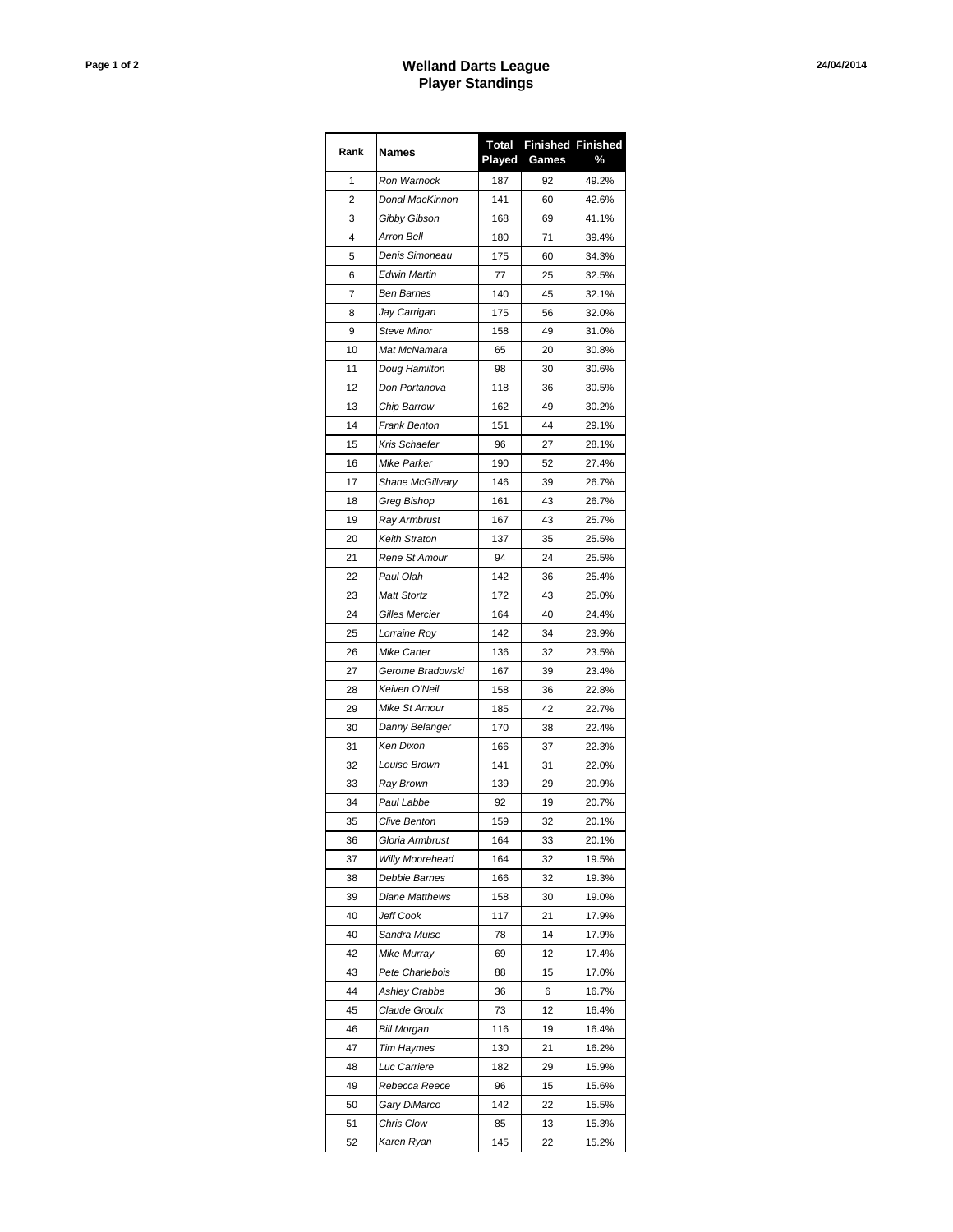## **Page 2 of 2 Welland Darts League Player Standings**

| Rank | <b>Names</b>           | Total<br>Played | Games | <b>Finished Finished</b><br>% |
|------|------------------------|-----------------|-------|-------------------------------|
| 53   | Lori Marguis           | 146             | 22    | 15.1%                         |
| 54   | Kerri McConkey         | 100             | 15    | 15.0%                         |
| 55   | Pam Smith              | 184             | 27    | 14.7%                         |
| 56   | <b>Kurt Boutilier</b>  | 14              | 2     | 14.3%                         |
| 56   | Dennis Zatychies       | 7               | 1     | 14.3%                         |
| 56   | Margie McGillvary      | 7               | 1     | 14.3%                         |
| 59   | Debbie Dixon           | 169             | 24    | 14.2%                         |
| 60   | Rob Damsey             | 64              | 9     | 14.1%                         |
| 61   | Juliette Noel          | 164             | 23    | 14.0%                         |
| 62   | Ron Bartlett           | 158             | 22    | 13.9%                         |
| 62   | <b>Stacey Dubois</b>   | 158             | 22    | 13.9%                         |
| 64   | <b>Scott Burwell</b>   | 132             | 18    | 13.6%                         |
| 65   | <b>Judy Scheiers</b>   | 169             | 23    | 13.6%                         |
| 66   | Manye St Amour         | 37              | 5     | 13.5%                         |
| 67   | Keith McConkey         | 134             | 18    | 13.4%                         |
| 68   | Judith Zarubiak        | 150             | 20    | 13.3%                         |
| 69   | Lucy Gauthier          | 104             | 13    | 12.5%                         |
| 70   | Cathie Lasky           | 49              | 6     | 12.2%                         |
| 71   | Kim Pepin              | 90              | 11    | 12.2%                         |
| 72   | Dianna Bartlett        | 165             | 20    | 12.1%                         |
| 73   | Henri Loisel           | 50              | 6     | 12.0%                         |
| 74   | Amanda Stortz          | 169             | 20    | 11.8%                         |
| 75   | Jody Cowell            | 177             | 20    | 11.3%                         |
| 76   | <b>Bob Cummings</b>    | 153             | 17    | 11.1%                         |
| 77   | Michelle Waite         | 173             | 19    | 11.0%                         |
| 78   | Norma Craigs           | 128             | 14    | 10.9%                         |
| 79   | Christine Portanova    | 113             | 12    | 10.6%                         |
| 80   | Gary Dixon             | 152             | 16    | 10.5%                         |
| 81   | <b>Betty Cohoe</b>     | 137             | 14    | 10.2%                         |
| 82   | Maddy Gagnon           | 139             | 14    | 10.1%                         |
| 83   | Natalie Tamulynas      | 124             | 12    | 9.7%                          |
| 84   | Roy Gray               | 54              | 5     | 9.3%                          |
| 85   | Joe Thompson           | 133             | 12    | 9.0%                          |
| 86   | Doris St Amour         | 180             | 16    | 8.9%                          |
| 87   | Donnie Tamulynas       | 23              | 2     | 8.7%                          |
| 88   | Al Brown               | 150             | 13    | 8.7%                          |
| 89   | Eva Grouxl             | 164             | 13    | 7.9%                          |
| 90   | Elsie Bell             | 141             | 11    | 7.8%                          |
| 91   | Amber Boutilier        | 13              | 1     | 7.7%                          |
| 92   | <b>Tammie Gennings</b> | 133             | 10    | 7.5%                          |
| 93   | Dave Roberts           | 114             | 7     | 6.1%                          |
| 94   | Olwen Benton           | 183             | 11    | 6.0%                          |
| 95   | Sue Matthews           | 36              | 2     | 5.6%                          |
| 96   | Ryan Jackson           | 115             | 6     | 5.2%                          |
| 97   | Deanna Bernard         | 29              | 1     | 3.4%                          |
| 97   | Dan Jackson            | 29              | 1     | 3.4%                          |
|      | Keven Sorbas           | 0               | 0     | $0.0\%$                       |
|      |                        |                 |       |                               |
|      |                        |                 |       |                               |
|      |                        |                 |       |                               |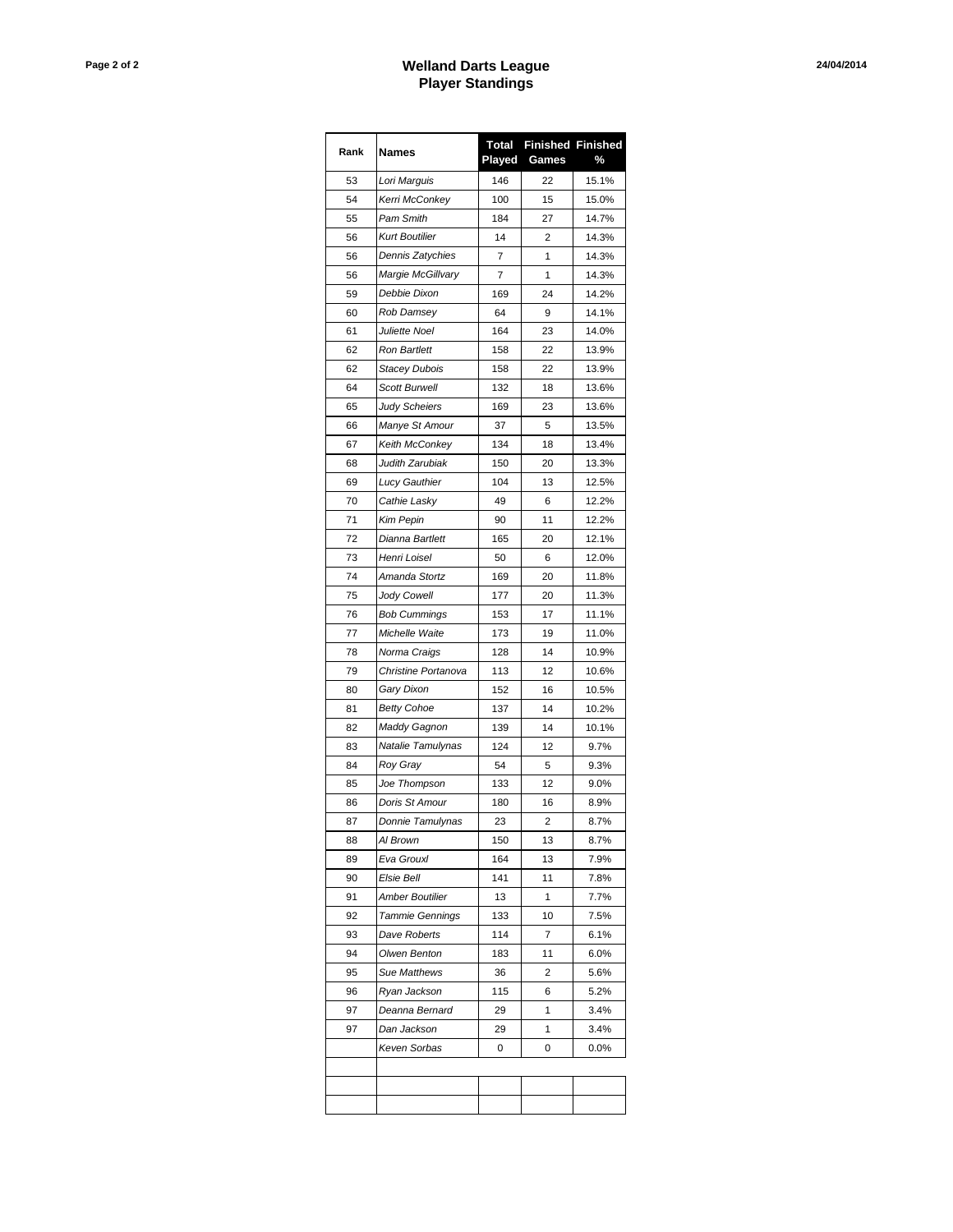| <b>Max of High Finishes</b> |            |
|-----------------------------|------------|
| Names                       | Total      |
| Arron Bell                  | <i>157</i> |
| Ron Warnock                 | 144        |
| Pam Smith                   | <i>140</i> |
| Gibby Gibson                | <i>139</i> |
| Mat McNamara                | <i>126</i> |
| <b>Steve Minor</b>          | <i>116</i> |
| Dong Hamilton               | <i>110</i> |
| Bob Cummings                | <i>100</i> |
| Ken Dixon                   | <i>100</i> |
| Chip Barrow                 | 99         |
| <b>Mike Parker</b>          | .94        |
| Debbie Barnes               |            |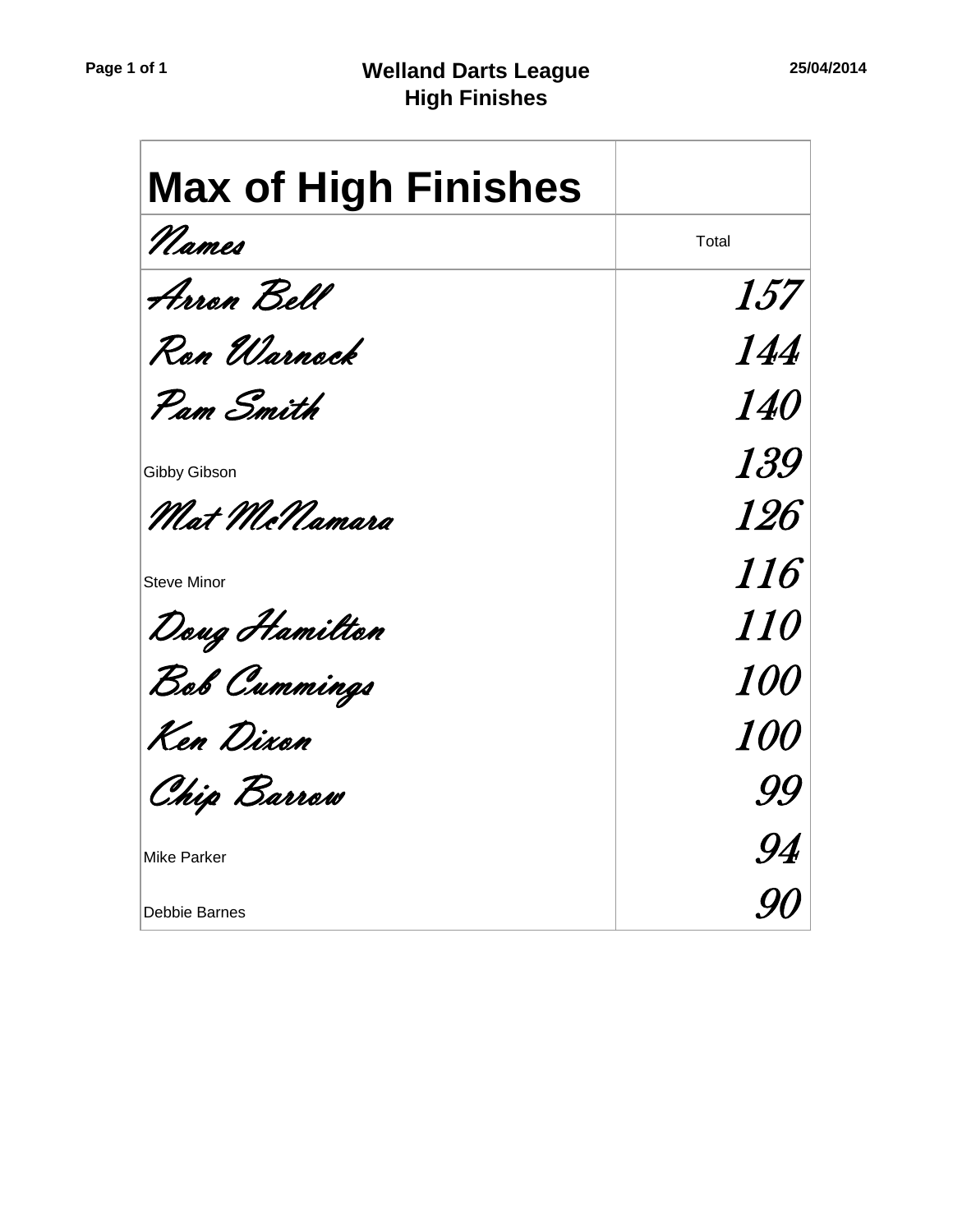|                      | <b>Personal Best Score</b> |
|----------------------|----------------------------|
| <b>Names</b>         |                            |
| Al Brown             | 116                        |
| Amanda Stortz        | 156                        |
| <b>Arron Bell</b>    | 140                        |
| <b>Ben Barnes</b>    | 177                        |
| <b>Betty Cohoe</b>   | 108                        |
| <b>Bill Morgan</b>   | 121                        |
| <b>Bob Cummings</b>  | 134                        |
| Chip Barrow          | 140                        |
| Christine Portanova  | 126                        |
| <b>Claude Groulx</b> | 140                        |
| Clive Benton         | 140                        |
| Danny Belanger       | 140                        |
| Dave Roberts         | 116                        |
| Deanna Bernard       | 0                          |
| Debbie Barnes        | 120                        |
| Debbie Dixon         | 132                        |
| Denis Simoneau       | 140                        |
| Dianna Bartlett      | 128                        |
| Don Portanova        | 140                        |
| Donal MacKinnon      | 140                        |
| Donnie Tamulynas     | 108                        |
| Doris St Amour       | 117                        |
| Doug Hamilton        | 140                        |
| <b>Elsie Bell</b>    | 153                        |
| <b>Frank Benton</b>  | 133                        |
| <b>Gary DiMarco</b>  | 140                        |
| <b>Gary Dixon</b>    | 0                          |
| Gerome Bradowski     | 140                        |
| Gibby Gibson         | 177                        |
| Gilles Mercier       | 141                        |
| Gloria Armbrust      | 140                        |
| Greg Bishop          | 140                        |
| Henri Loisel         | 140                        |
| Jay Carrigan         | 140                        |
| <b>Jeff Cook</b>     | 140                        |
| <b>Jody Cowell</b>   | 120                        |
| Joe Thompson         | 140                        |
| Judith Zarubiak      | 119                        |
| <b>Judy Scheiers</b> | 130                        |
| <b>Juliette Noel</b> | 119                        |
| Karen Ryan           | 132                        |
| Keith McConkey       | 140                        |
| Keith Straton        | 140                        |
| Keiven O'Neil        | 133                        |
| Ken Dixon            | 140                        |
| Kerri McConkey       | 149                        |
| Kim Pepin            | 0                          |
| Kris Schaefer        | 140                        |
| Lori Marguis         | 123                        |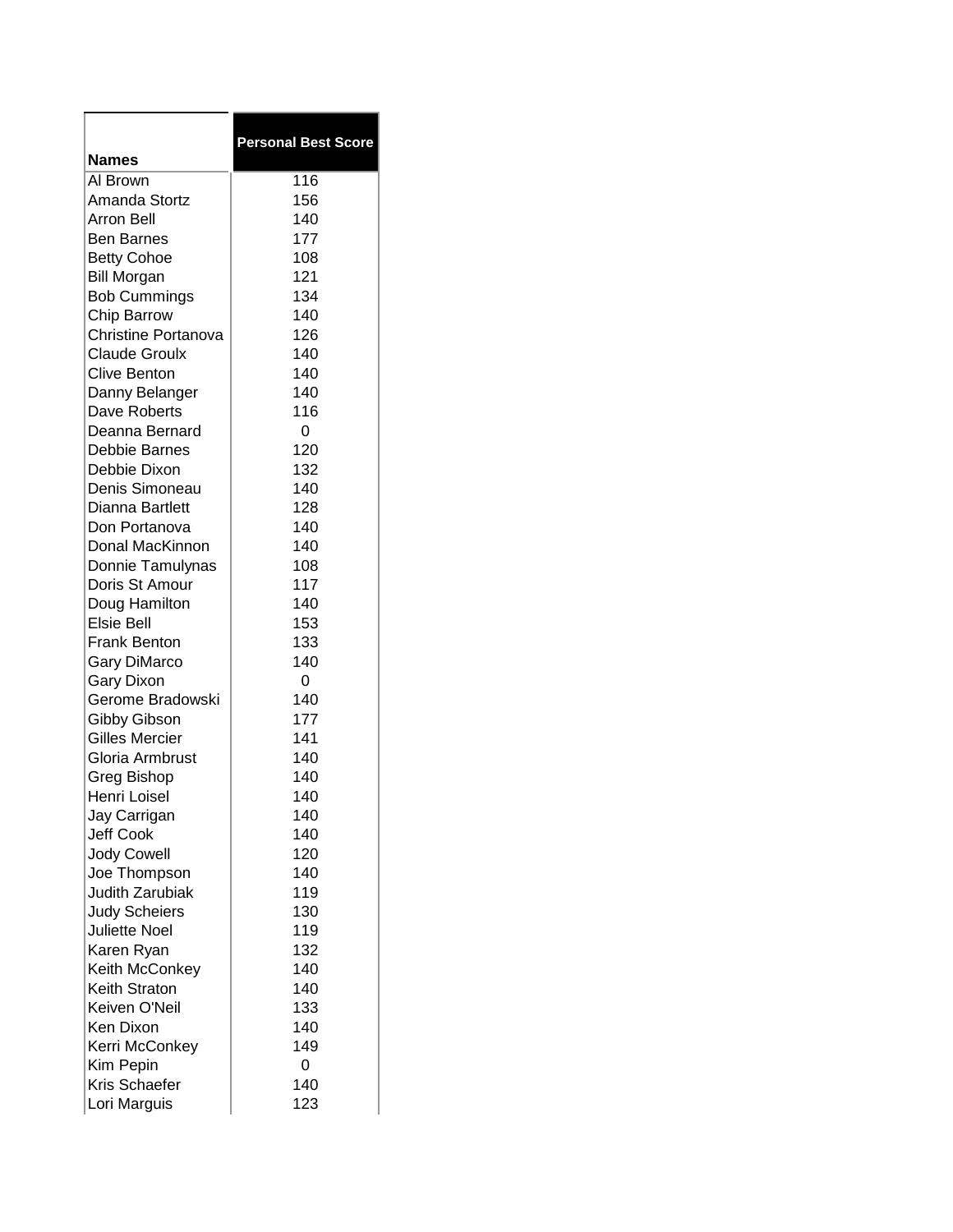| Lorraine Rov      | 140 |
|-------------------|-----|
| Louise Brown      | 126 |
| Luc Carriere      | 134 |
| Lucy Gauthier     | 102 |
| Maddy Gagnon      | 0   |
| Manye St Amour    | 123 |
| Matt Stortz       | 140 |
| Michelle Waite    | 116 |
| Mike Carter       | 140 |
| Mike Murrav       | 140 |
| Mike Parker       | 140 |
| Mike St Amour     | 140 |
| Natalie Tamulynas | 104 |
| Norma Craigs      | 132 |
| Olwen Benton      | 153 |
| Paul Olah         | 140 |
| Ray Armbrust      | 140 |
| Ray Brown         | 121 |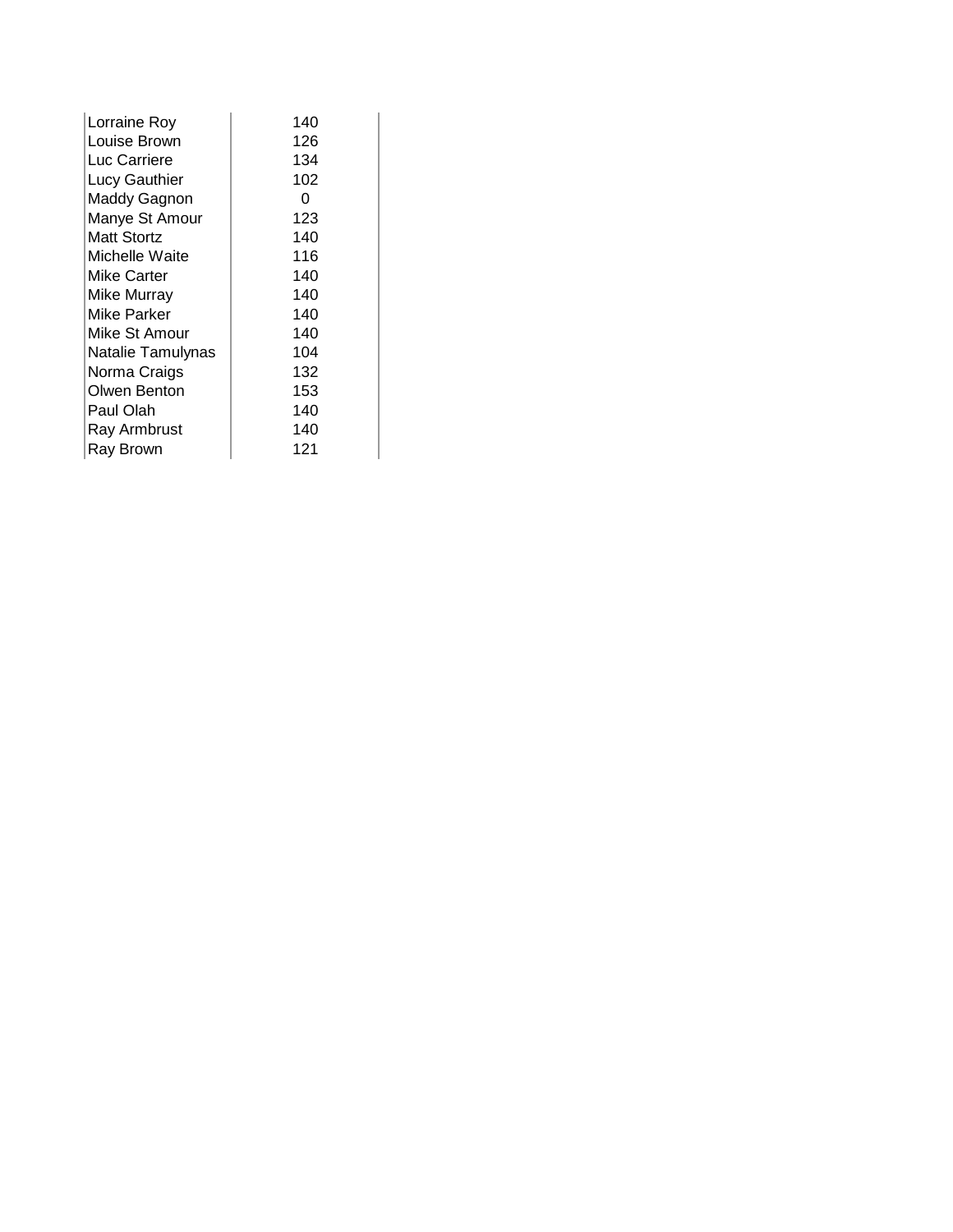|                   | 180 Games |
|-------------------|-----------|
| Denis Simoneau    | 5         |
| Ron Warnock       | 5         |
| Donal MacKinnon   | 4         |
| Ken Dixon         |           |
| Kris Schaefer     |           |
| Michelle Waite    |           |
| <b>Ben Barnes</b> |           |
| Gibby Gibson      |           |
| Gilles Mercier    |           |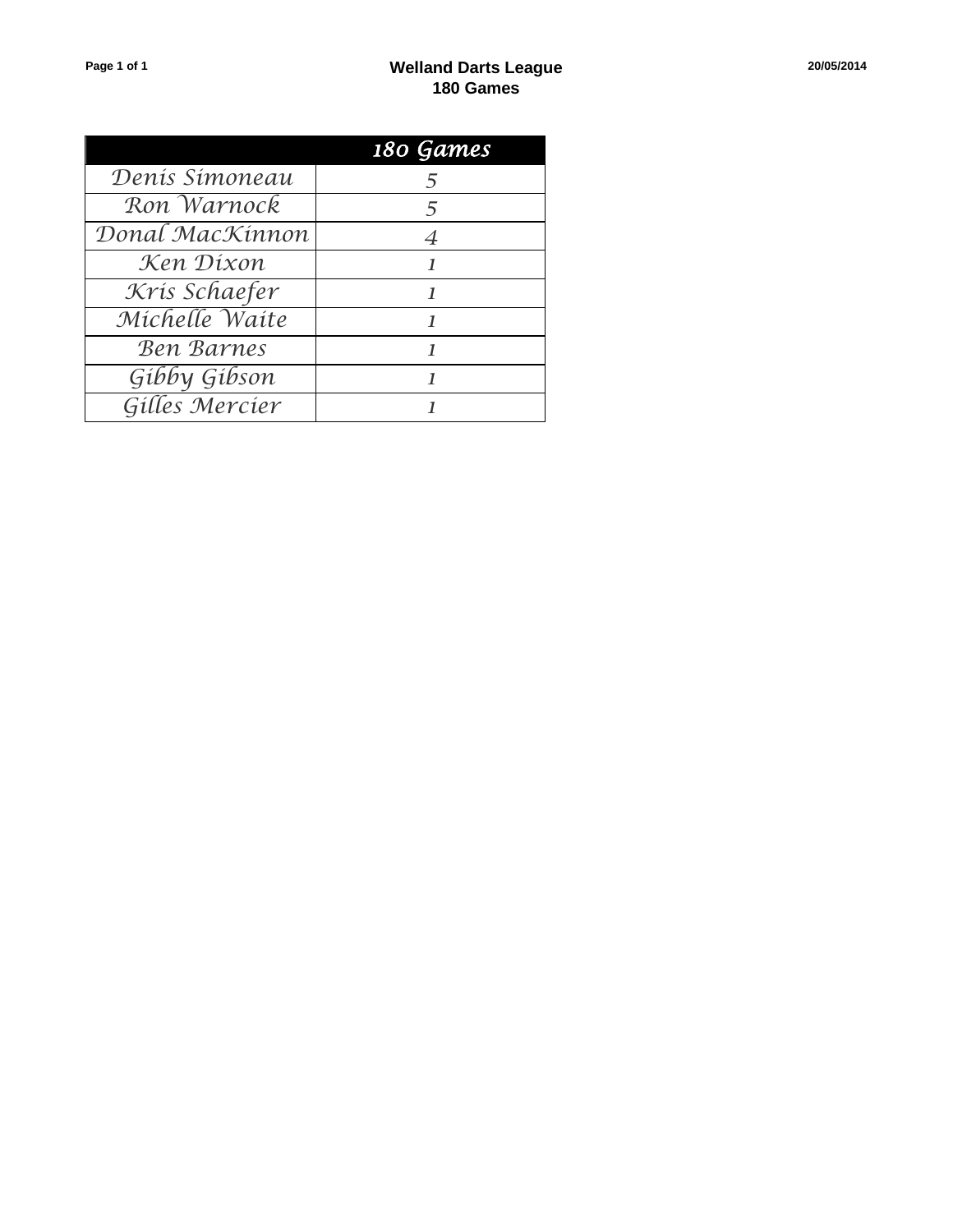## **TOURNAMENT RESULTS - 2013/2014**

| <b>Event</b>                                       | <b>Winner</b>                                                                                                                                 | <b>Runner-Up</b>                                                                                                                            |
|----------------------------------------------------|-----------------------------------------------------------------------------------------------------------------------------------------------|---------------------------------------------------------------------------------------------------------------------------------------------|
| <b>Memorial</b>                                    | Gibby Gibson, Mike Parker, Bob<br><b>Cummings</b>                                                                                             | Donal MacKinnon, Pam Smith,<br><b>Luc Carriere</b>                                                                                          |
| <b>Jimmy Russell Team</b><br><b>Select</b>         | <b>Gibby Gibson, Cathie Lasky,</b><br><b>Shawn Labranche</b>                                                                                  | <b>Aaron Bell, Bob Cummings, Gloria</b><br><b>Armbrust</b>                                                                                  |
| <b>Sweetheart Mixed Doubles</b>                    | Ron Warnock, Judith Zarubiak                                                                                                                  | <b>Ben Barnes, Debbie Barnes</b>                                                                                                            |
| <b>Team Playoff - "A"</b><br><b>Division</b>       | <b>Dawg Pound:</b><br>Gibby Gibson, Ben Barnes, Greg Bishop,<br>Debbie Barnes, Judy Scheiers, Deanna<br>Bernard, Donal MacKinnon              | T-Rex:<br>Jody Cowell, Matt Stortz, Gilles Mercier,<br>Steve Minor, Amanda Stortz, Paul Labbe                                               |
| Team Playoff - "B"<br><b>Division</b>              | <b>Branch 4 Sheets:</b><br>Karen Ryan, Kim Pepin, Bill Morgan, Jeff<br>Cook, Al Brown, , Rebecca Reece, Keith<br><b>Straton, Sue Matthews</b> | <b>Branch 4 Targets:</b><br>Elsie Bell, Ken Dixon, Kerri McConkey,<br>Keith McConkey, Tim Haymes, Debbie<br>Dixon, Gary Dixon, Keven Sordas |
| <b>High / Low Doubles - "A"</b><br><b>Division</b> | Gillies Mercier, Gloria Armbrust                                                                                                              | <b>Chip Barrow, Judy Scheiers</b>                                                                                                           |
| <b>High / Low Doubles - "B"</b><br><b>Division</b> | Luc Carriere, Keith McConkey                                                                                                                  | Ken Dixon, Elsie Bell                                                                                                                       |
| Singles - "A" Ladies                               | <b>Dianna Barrtlett</b>                                                                                                                       | <b>Juliette Noel</b>                                                                                                                        |
|                                                    |                                                                                                                                               |                                                                                                                                             |

 $\frac{1}{2}$